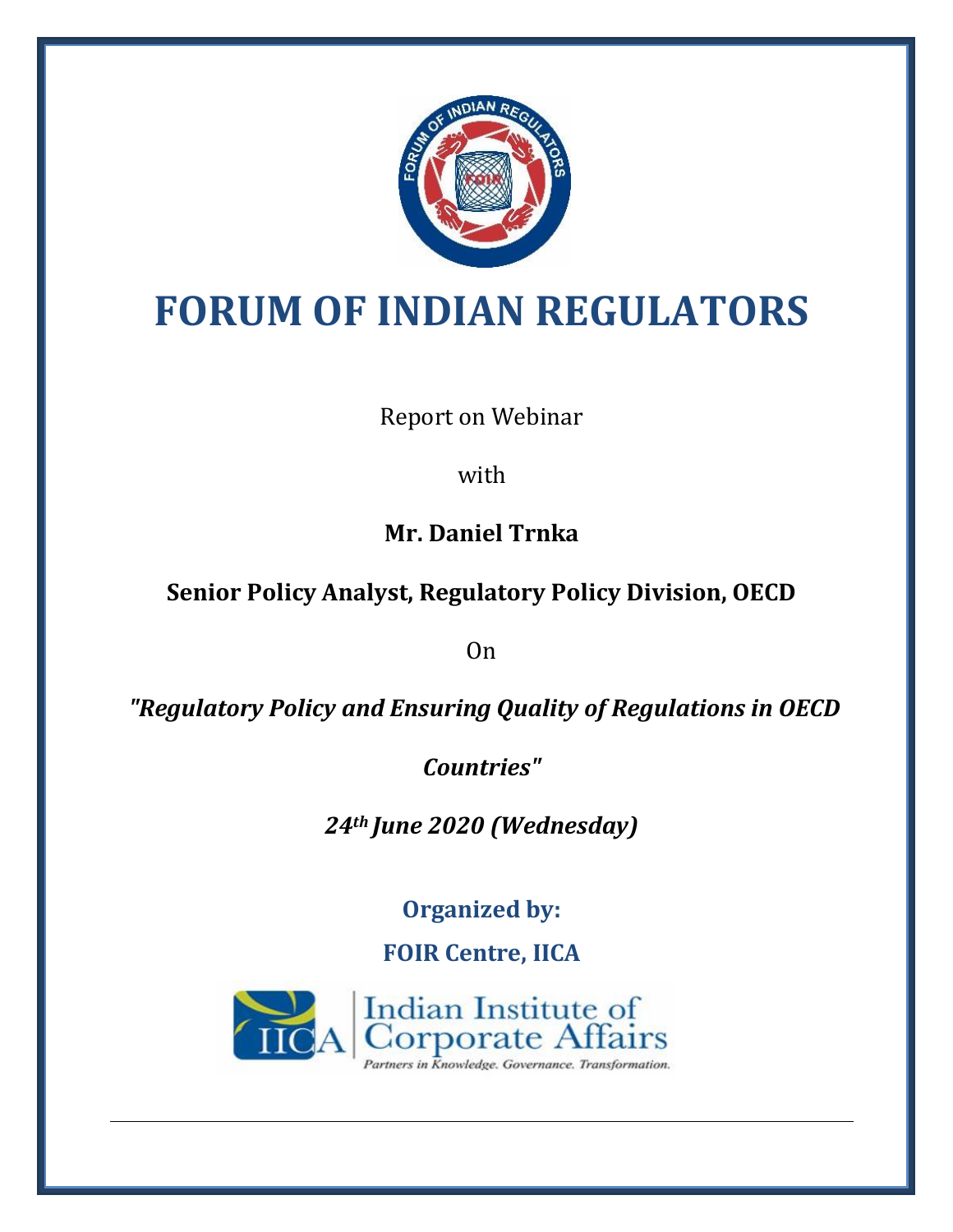**Program title:** Webinar with Mr. Daniel Trnka, Senior Policy Analyst, Regulatory Policy Division, OECD on "Regulatory Policy and Ensuring Quality of Regulations in OECD Countries"

#### **Program Date & Time:**

24th June 2020 (Wednesday) 2:30 – 4:00pm (IST) **Mode of Delivery:** Online via Blackboard (LMS) **Speaker profile:**

## **Mr. Daniel Trnka**

*Senior Policy Analyst, Regulatory Policy Division,OECD*

Daniel Trnka works as a Senior Policy Analyst in the Regulatory Policy Division of the Organisation for Economic Co-operation and Development (OECD) leading the Regulatory Management and Delivery Team.



Daniel has been working in the area of public administration reform and regulatory reform for more than 20 years both at the national as well as the international

level. Before joining the OECD, he worked as Director of the Department of Regulatory Reform and Public Administration Quality of the Ministry of Interior of the Czech Republic. His main areas of expertise are administrative simplification, regulatory impact assessment, stakeholder engagement and regulatory enforcement and inspections.

He is the author or co-author of several OECD publications, including the Recommendation of the OECD Council on Regulatory Policy and Governance, Cutting Red Tape: Why Is Administrative Simplification So Complicated?, OECD Best Practice Principles for Regulatory Enforcement and Inspections, OECD Best Practice Principles on Regulatory Impact Assessment, Administrative Simplification Reviews of Poland and Vietnam, Regulatory Policy Reviews of Mexico, Kazakhstan, Lithuania, Slovenia and Croatia, Measuring and Reducing Administrative Burdens in Greece, etc.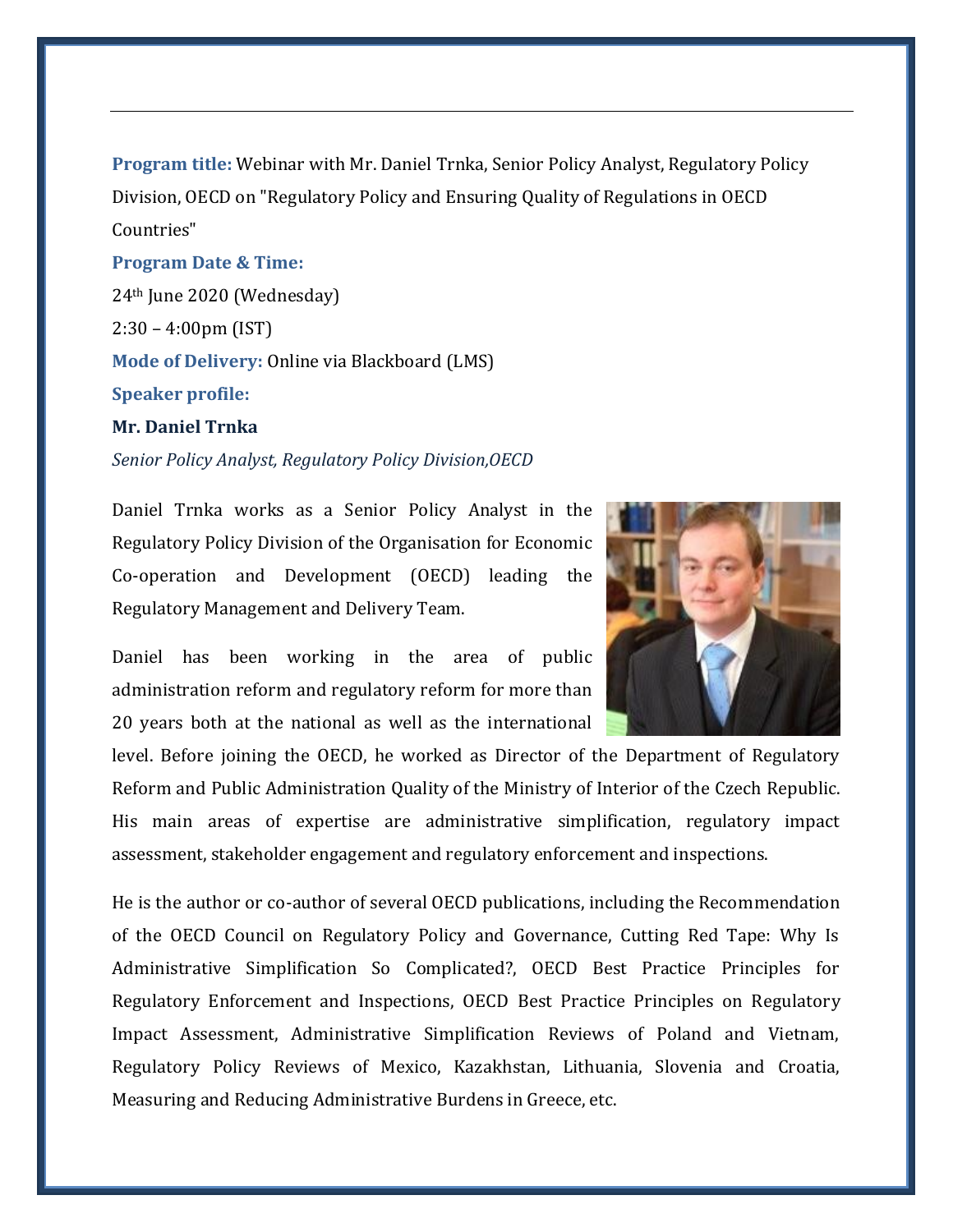**Participant Profile:** Regulatory officials from FOIR member organizations, Government officials, academicians and others from the field of regulation.

**No. of participants:** 112

#### **Participant Categorization:**

FOIR Member officials: 29 (CCI- 9) Other regulatory officials: 7 Academicians: 27 Others (lawyers, CS, students etc.): 10 Last minute logins (Unknown): 39

#### **PROGRAM OUTLINE:**

The School of Competition Law & Market Regulation and Forum of Indian Regulators (FOIR) Centre at Indian Institute of Corporate Affairs (IICA) successfully conducted a webinar with Mr. Daniel Trnka, Senior Policy Analyst, Regulatory Policy Division, Organisation for Economic Co-operation and Development (OECD) on "Regulatory Policy and Ensuring Quality of Regulations in OECD Countries" on 24th June 2020 (Wednesday). The webinar with Mr. Daniel Trnka is the sixth webinar of a weekly webinar series organized by the School of Competition Law & Market Regulation to create awareness on various regulatory concepts, issues and International best practices. The webinar series covers a range of topics from the field of regulatory affairs and market regulation and engages speakers from across the globe including academicians, subject experts and Senior regulatory officials. The participants of the webinar include officials from FOIR member organizations, government officials, academicians and others working in the field of regulation.

### **PROGRAM FLOW:**

The webinar was led by Mr. Daniel Trnka, Senior Policy Analyst, Regulatory Policy Division, OECD and moderated by Dr. Abha Yadav, Head, School of Competition law & Market regulation & Director, FOIR Centre.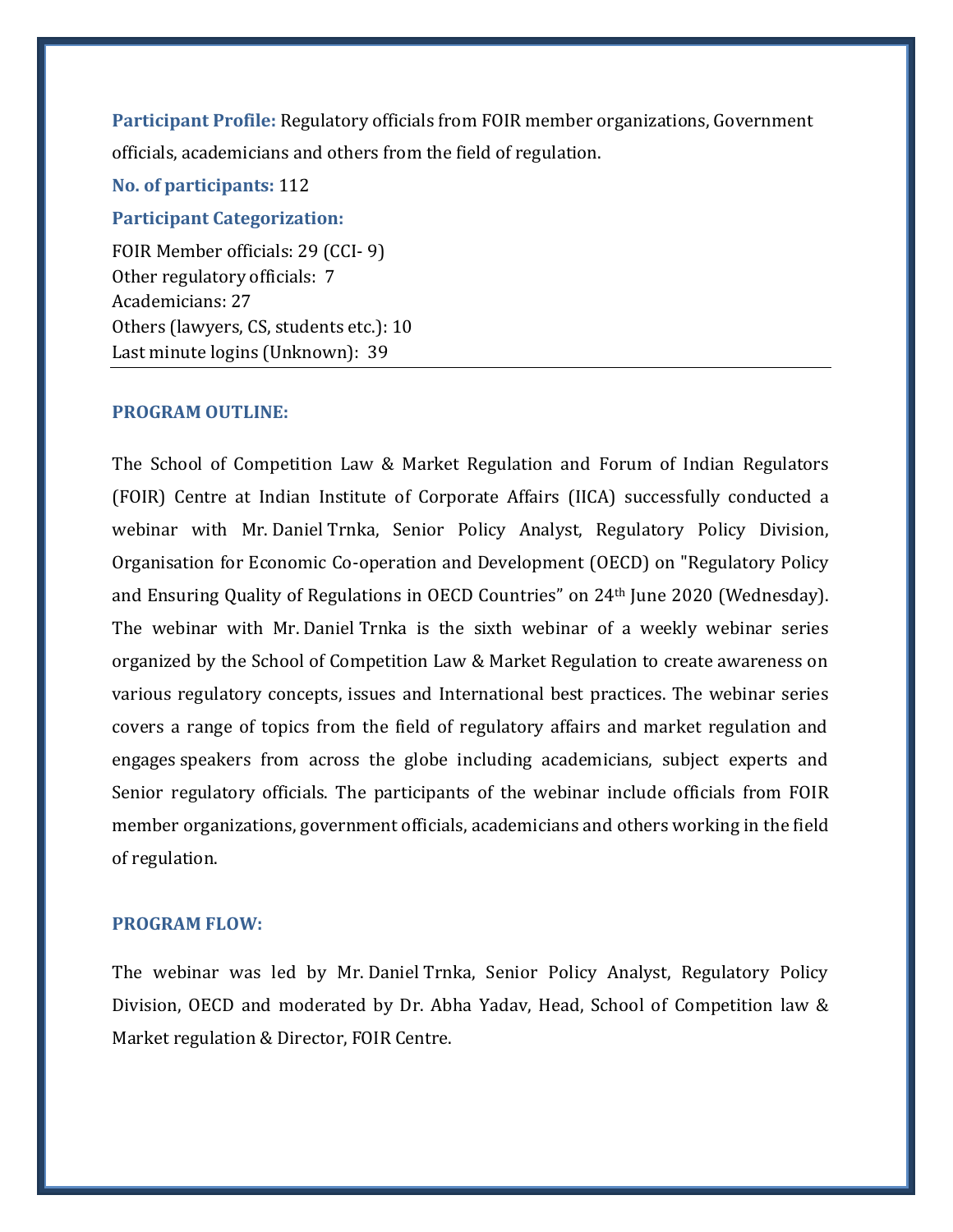The program was initiated with a welcome speech by Dr. Abha Yadav. She introduced the speaker Mr. Daniel Trnka and threw light on the relevance of the topic in the current scenario. Dr. Yadav further elaborated the format of the webinar to the participants.

Mr. Daniel Trnka explained the term "Regulation" as defined by OECD. He apprised the participants on OECD's work on regulatory reform and regulatory improvement from 1995 till date and introduced them to the latest series of OECD's Best practice principles for the regulators & the upcoming OECD work on regulation. He stated that OECD has come up with several country reviews of member countries and released indicators of regulatory quality, a paper on comparison of compliance of the 2012 recommendations by several countries.

He covered several topics such as the Elements of regulatory Policy and Governance, Policies for regulatory quality, Institutional framework and capacities for regulatory policies, Tools for developing new regulations, The process of Regulatory Impact Assessment, challenges of governance and methodology, Stakeholder Engagement, Reviewing existing regulations, Review approaches, Compliance enforcement and inspections, International Regulatory Cooperation and its importance

Mr. Trnka elaborated the 2012 recommendation of the council on regulatory policy and governance which defines the regulatory governance cycle and introduced the concept of 4C's i.e. Consultation, Co-ordination, Co-operation & Communication to the participants. He further explained the elements of the regulatory policy & governance which were broadly categorized as a) Strategic approach b) Institutions c) Regulatory Management tools d) Governance.

Mr. Daniel Trnka, in his session, stated that Institutional framework & capacity plays a crucial part in the regulatory framework of a country. He explained the importance of having a designated body for overseeing the quality of regulations through several examples of the US & UK. He referred to the United states presidential office, stating that it has an important role to play in the regulation making process as it oversees the quality of all the regulatory impact assessments conducted in the US. He took another example of the United Kingdom and apprised the participants of the fact that an independent body in the UK oversees the quality of the regulatory analysis process, before the draft regulations are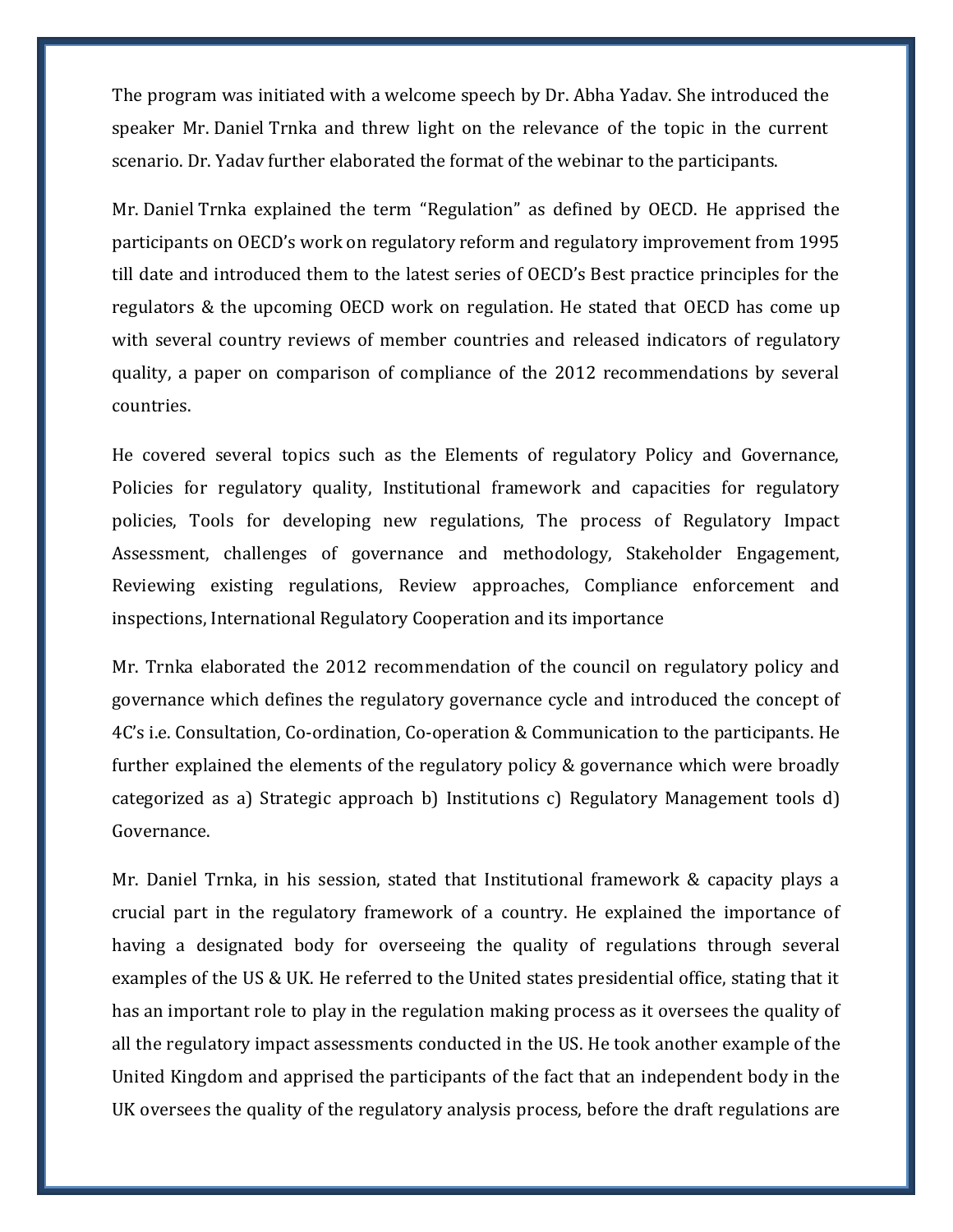submitted to the cabinet for discussions. This independent watch dog exists in 7 European countries and even though they are not part of the administration but they play an important role in overseeing the quality of regulations. Such independent bodies currently do not exist in many of the countries.

He used diagrammatic representation and case-based approach and gave numerous examples to explain regulatory Policy making for ensuring quality of regulations to the participants, which was very effective. The session was engaging, and energetic participation was seen in the webinar. Questions were taken up from the participants at the end of the session, which led to a healthy discussion.

Dr. Abha Yadav moderated the question-answer round, where a series of questions from participants with respect to the importance of performance evaluation mechanism, his views on best performance evaluation mechanism adopted by a country across the globe and non-quantifiable aspects of regulation, measurement of impact of regulation in case of regulators handling dual responsibility of profession regulation & overall regulation of a sector etc. were raised by the participants from various regulatory bodies such as Insolvency and Bankruptcy Board of India (IBBI) and other participants from the field of regulation, which were effectively answered by Mr. Daniel Trnka. The participants included several senior regulatory officials such as Mr. Satpal Garg, Member, PNGRB, Dr. Mukulita Vijayawargiya, Member, IBBI, Shri T. S. Balasubramanian, Member TAMP and many others.

The participants received great insights on ensuring quality of regulatory policy making from the subject-matter expert and gained from his experiences. The participants appreciated IICA for organizing the webinar & appreciated the program's content. Mr. Daniel Trnka specially thanked the School of Competition Law & Market Regulation and FOIR Centre, IICA for providing the opportunity to be able to interact with regulators in India.

The webinar ended with a vote of thanks by Dr. Abha Yadav, Head, School of Competition Law and Market Regulations and Director FOIR Centre (IICA)